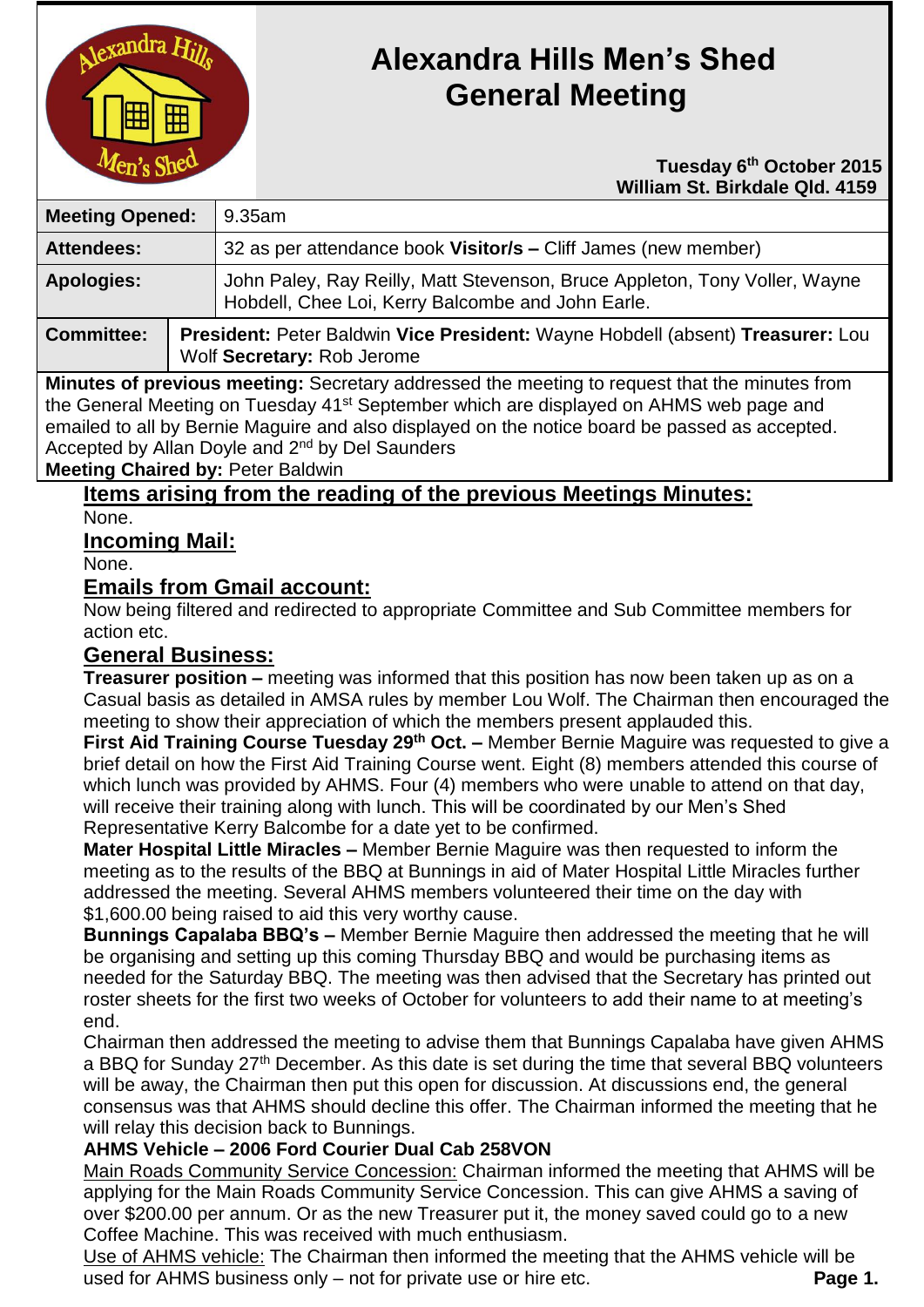## **CONTINUED..................General Business: Page 2.**

#### **AHMS Vehicle…cont.**

Hardship Case: The only exception to the previous ruling is in one of hardship where a members' vehicle has broken down due to no fault of their own. The AHMS vehicle can be made available for shopping and medical/doctor appointments etc.

Canopy: This was discussed with various options put forward with the final word going to member Alan Perkins who made a motion that this be held over for further discussion at the next Social Meeting and with a decision being made at the next General Meeting. This was  $2<sup>nd</sup>$  by member Bernie Maguire.

Interim storing of AHMS vehicle: As the AHMS has not sufficient space available on site to store the vehicle, member Bernie Maguire volunteered to store the vehicle at his house.

Insurance: Meeting was informed that the vehicle is now insured under Suncorp Comprehensive Car Insurance at a cost of \$344.64 for twelve (12) months.

Accessories needed: Cargo net, ratchet straps, tarp etc. move to accept these items be purchased by Bernie Maguire and 2<sup>nd</sup> by Jim Machin.

**Rotary Wellington Point/Redlands Classic Ride –** meeting was informed that a donation has been received by President Peter Baldwin at The Hogs Breath Cafe' for AHMS's participation as Marshalls in the recent Redlands Classic Ride. Discussion was then put to the meeting as to which community group AHMS would contribute funds to. Several ideas were put forward namely The Helping Hands Project and local community groups. One suggestion which received a huge recommendation was that this money could go towards the Outback Drought Assist. Member Alan Perkins announced that he would investigate as to the right recipients for this donation.

**Rotary Wellington Point Raffle -** Meeting was reminded that all ticket books must be returned to the Secretary, sold or unsold at meetings end.

**\$30.00 Joining Fee –** This was raised at the last General Meeting with insufficient time available to discuss it at length. Several members have raised concern that all members were not consulted about the \$30.00 joining fee which had been formulated and put in place by the previous Executive Committee. Members at this meeting were then asked for their point of view but also reminded that this has been in place since February this year. The overall consensus was that the \$30.00 fee should remain but that an AHMS cap and a magnetic name badge be given to all new members on sign up as part of the Welcome Pack. The Chairman made mention that as a way of putting all current members on equal terms, all AHMS members, should receive a magnetic name tag. A costing on a bulk buy of caps and badges was put forward as a motion to be accepted. This was accepted by Jim Machin and 2<sup>nd</sup> by David Smith.

### **New Business:**

**Workshop items to be purchased –** Meeting was informed that the Workshop is in need of a new Vertical Drill Press, Spectacle Cleaning Stations and First Aid Kits. The Social Hall is in need of an Overhead Projector. The Chairman asked for a show of hands as means of approving these purchases. All were in favour. Treasurer Lou Wolf volunteered to get quotes on above items. **Westpac Bank Correspondence –** Secretary informed the meeting that he had made the necessary adjustments online with regards to ensuring that all future correspondence from Westpac Bank will be addressed correctly.

**Decking –** Chairman informed the meeting to advise that Local Federal Member Andrew Laming has considerable funding in the form of Grants. AHMS have been advised to get a least two (2) quotes to support the decking and vehicle enclosure project.

## **Open Forum:**

**Members email address –** Member Brian Beveridge addressed the meeting that he had not been receiving emails. Secretary informed him that he would check the information on record. **Torque Work Bench –** Chairman encouraged members to view on AHMS Flat Screen TV at their leisure, the DVD that is available on the use of the Torque Work Bench and that this can also be viewed on YouTube.

**Presentation/s at next Social Meeting –** Treasurer Lou Wolf suggested that he can investigate as to the availability of spokespersons to give presentations from either or both of the following services – QLD Police and QLD Ambulance.